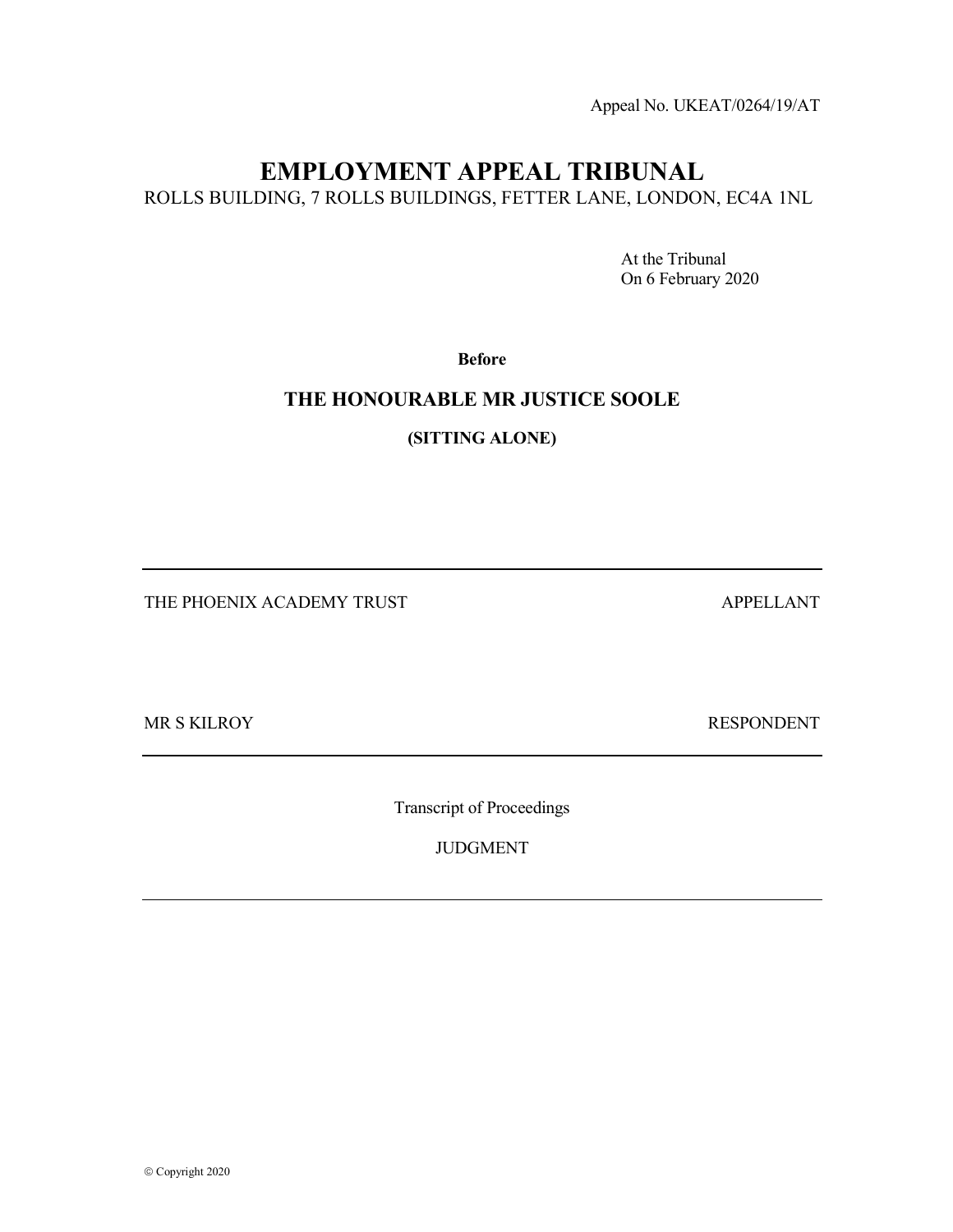# **APPEARANCES**

For the Appellant MR SIMON J HOYLE (Consultant) Instructed by: Croner Consulting Group Limited Croner House Wheatfield Way Hinckley Leicestershire LE10 1YG

For the Respondent The Respondent in Person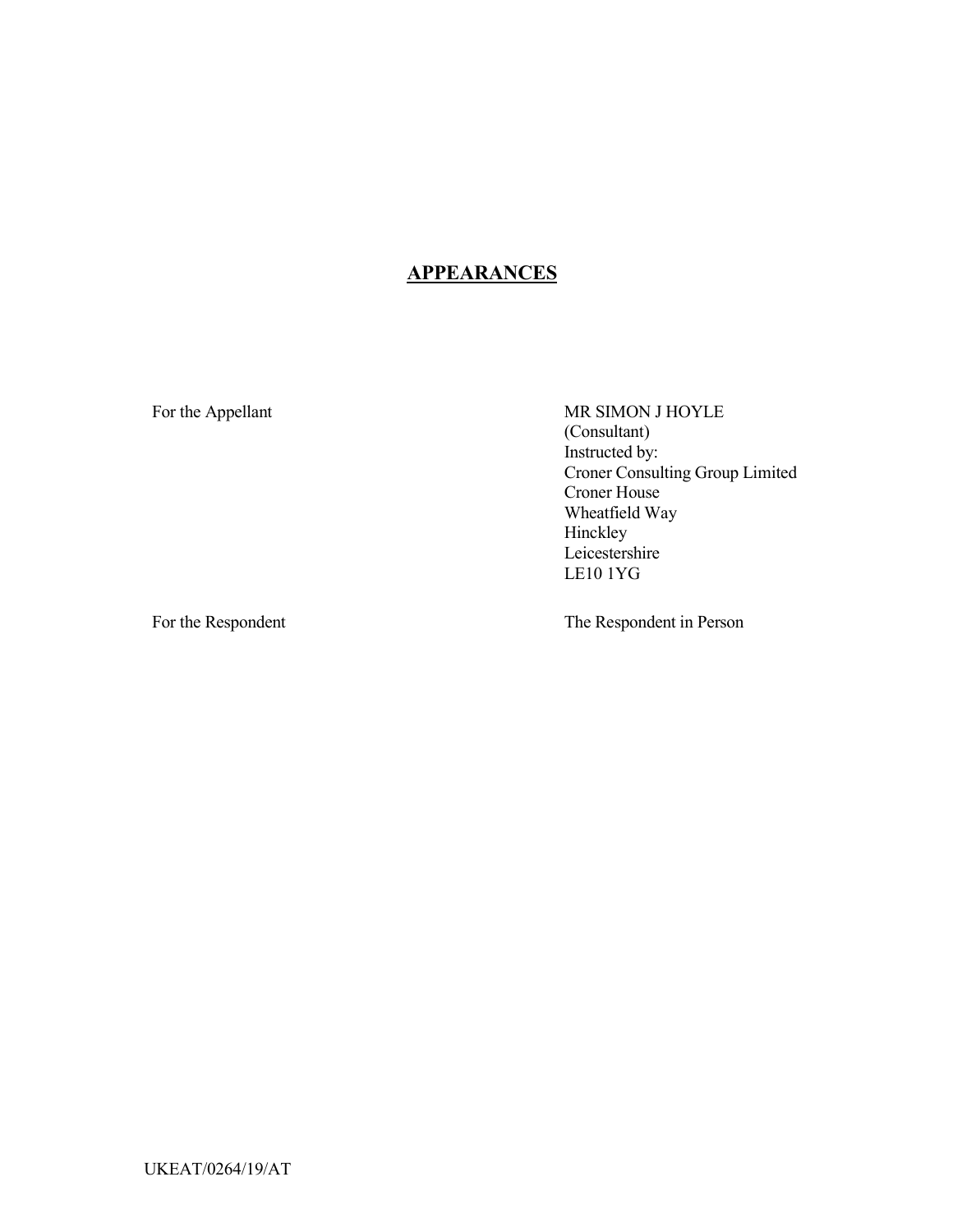#### SUMMARY

### CONTRACT OF EMPLOYMENT

### UNFAIR DISMISSAL

The Claimant was summarily dismissed by the Respondent on 23 July 2018, just before the Respondent received his letter of resignation alleging constructive dismissal. On 6 August the Claimant invoked the contractual appeal procedure and subsequently stated that he did not intend to return to his employment if his appeal was successful. On 16 October the Respondent upheld his appeal against dismissal, reinstated him subject to a final written warning, and required his return on 29 October. By letter of 22 October the Claimant resigned, alleging constructive unfair dismissal. As part of its defence the Respondent contended that the Claimant had affirmed the contract by his invocation of the appeal procedure. The ET was not referred to the decisions of the Court of Appeal in Kaur v Leeds Teaching Hospitals NHS Trust [2019] ICR 1 or Folkestone Nursing Home Ltd v Patel [2019] ICR 273. The ET held that the Claimant had not affirmed the contract, relying in particular on his statements of intent not to return to work, and upheld the claim.

On the Respondent's appeal, the EAT applying Folkestone Nursing Home Ltd held that the Claimant had affirmed the contract of employment by his invocation of the contractual appeal procedure. However, that was not the end of the matter. The Claimant's case was that the Respondent had thereafter and until his resignation on 22 October continued to act in breach of the implied term of trust and confidence. Accordingly, it had been necessary for the ET to consider the five questions identified by the Court of Appeal in Kaur at [55]. The appeal was allowed and the matter restored to the same ET for consideration afresh.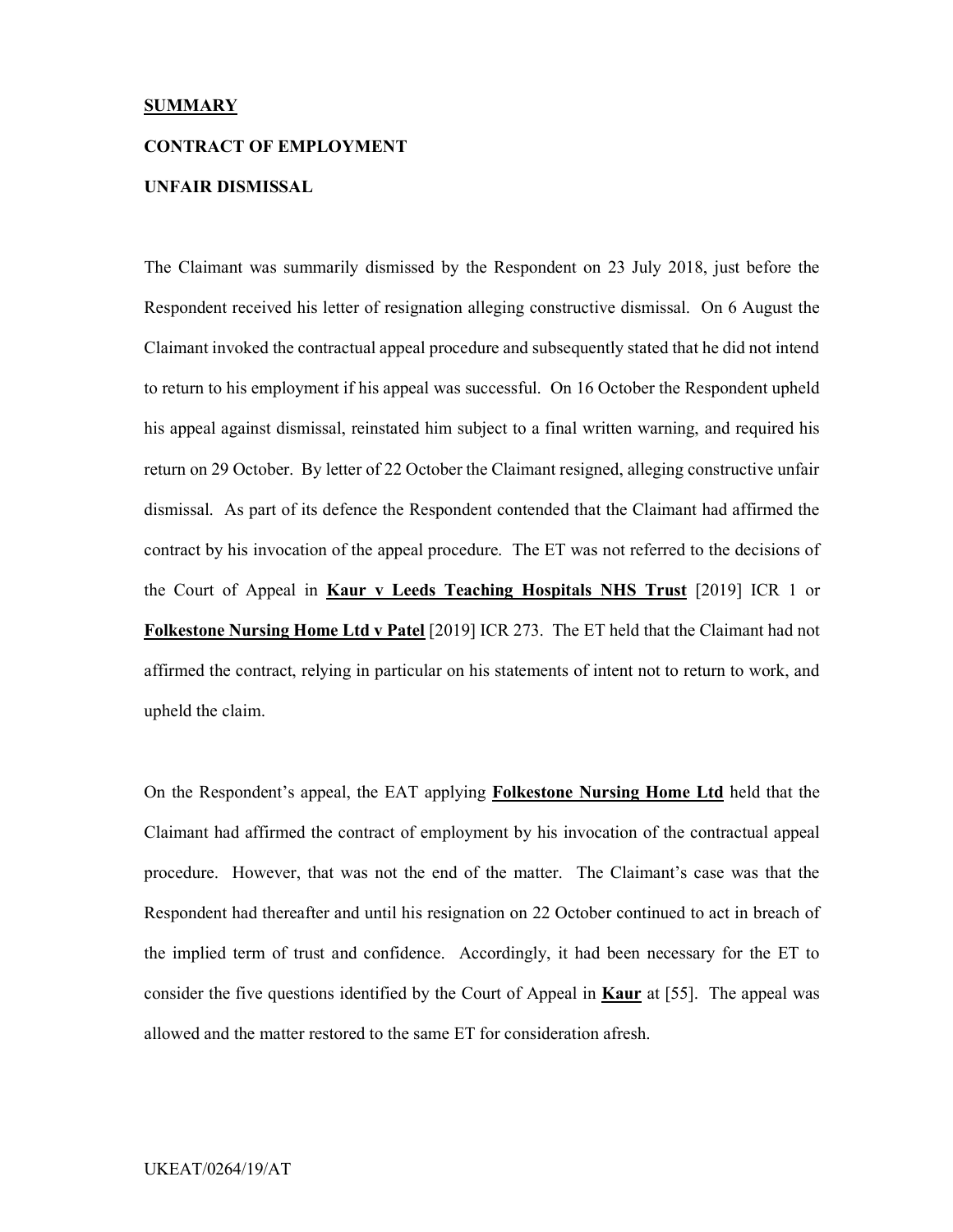### THE HONOURABLE MR JUSTICE SOOLE

1. This is an appeal by the Respondent employer against the decision of the Employment Tribunal ('the ET') at Nottingham (Employment Judge Blackwell), sent to the parties on 27 April 2019 whereby the Claimant employee's claim of constructive unfair dismissal was upheld. On the Rule 3(7) sift, Eady J rejected all grounds in the Notice of Appeal save the question of whether the Claimant had by his invocation of the appeal process affirmed the contract of employment and thereby disabled himself from claiming constructive unfair dismissal.

C

A

B

D

E

F

2. In her reasons for that decision, Eady J drew attention to the decision of the Court of Appeal in Folkestone Nursing Home Ltd v Patel [2019] ICR 273. The Respondent has rightly not sought to renew the other grounds of appeal.

3. As below the Respondent appears by its representative Mr Hoyle, an employment consultant. The Claimant was represented below by his solicitor Mr Hamilton. In order to save costs Mr Hamilton does not appear on this appeal but has submitted a skeleton argument. The Claimant has been present and made brief submissions. Following those submissions he then took the opportunity, before I made my decision, to have a telephone discussion with Mr Hamilton, to discuss the provisional indication I had given as to the disposal of this appeal.

G

4. The Claimant had been a teacher for 28 years. The Respondent Trust is a mixed BESD (Behaviour, Emotional and Social Difficulties) secondary school. By March 2018 the Claimant was its Acting Principal. In 2018 the Respondent was acquired by a body known as Community Inclusive Trust (CIT). In a conversation in January 2018 concerning the process of transfer,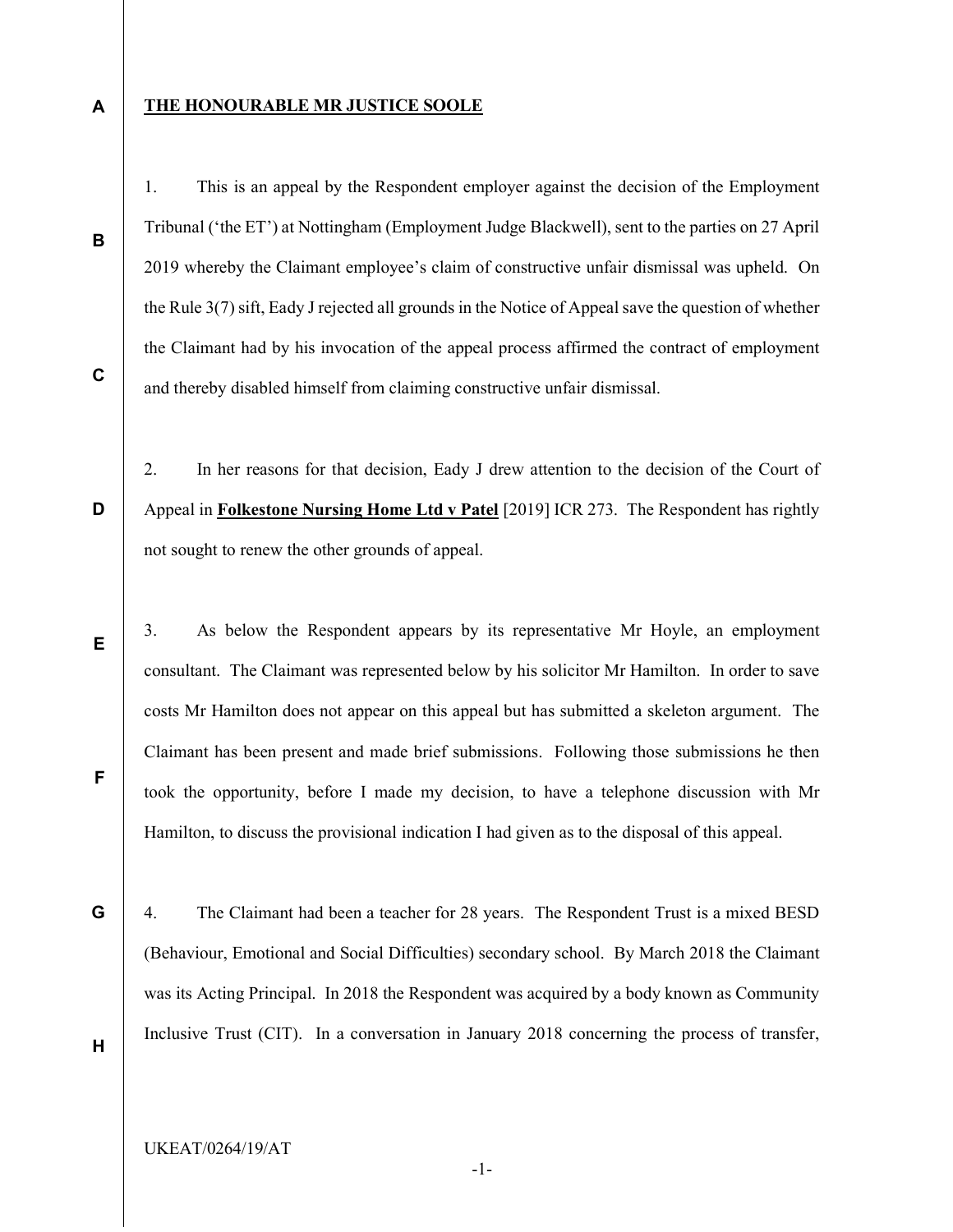- A CIT's Mr Armond had asked the Claimant 'Do you want a pay out?' The Claimant responded that he did not; and that he wanted to be considered for the permanent role of Head Teacher.
- B

C

D

E

F

G

H

5. The subsequent disciplinary process which led to the Claimant's dismissal was conducted by persons representing CIT. In May 2018 the Claimant was questioned about alleged discrepancies between two inventories of pictures and artworks owned by the Respondent. This was subsequently broadened to include questions about the storage of paintings at the Claimant's house. To this was then added questions about his conduct as its exams officer. Various meetings and discussions followed in May and June 2018, in particular with Mr Armond and with the Respondent's HR lead, Mrs White. The ET found the Claimant to be a straightforward and truthful witness and that on five separate occasions Mrs White had, in effect, invited him to resign.

6. On 5 July 2018, the Claimant was invited to a disciplinary hearing relating to the matters previously identified. He was warned that summary dismissal might be a consequence. The disciplinary hearing took place on 12 July. In the course of the meeting the Claimant was told that there was to be further investigation in the light of what he had said and that he remained suspended for the time being. The ET observed that there was no evidence before it that any further investigation was in fact carried out.

7. On 23 July 2018 the Claimant instructed his solicitor to send a letter of resignation. On that date a letter was sent to the solicitors understood to be acting for the Respondent. They replied that they were no longer instructed and a letter in the same terms was sent on 24 July 2018 to Mr Rose, the Chairman of Governors. The letter concluded as follows:

> "He now finds himself driven to the conclusion that there is no way in which he will be able to return. He feels that he is the victim of the current situation in which Phoenix Academy is being absorbed into CIT Academies, that he is not wanted, that the spurious

-2-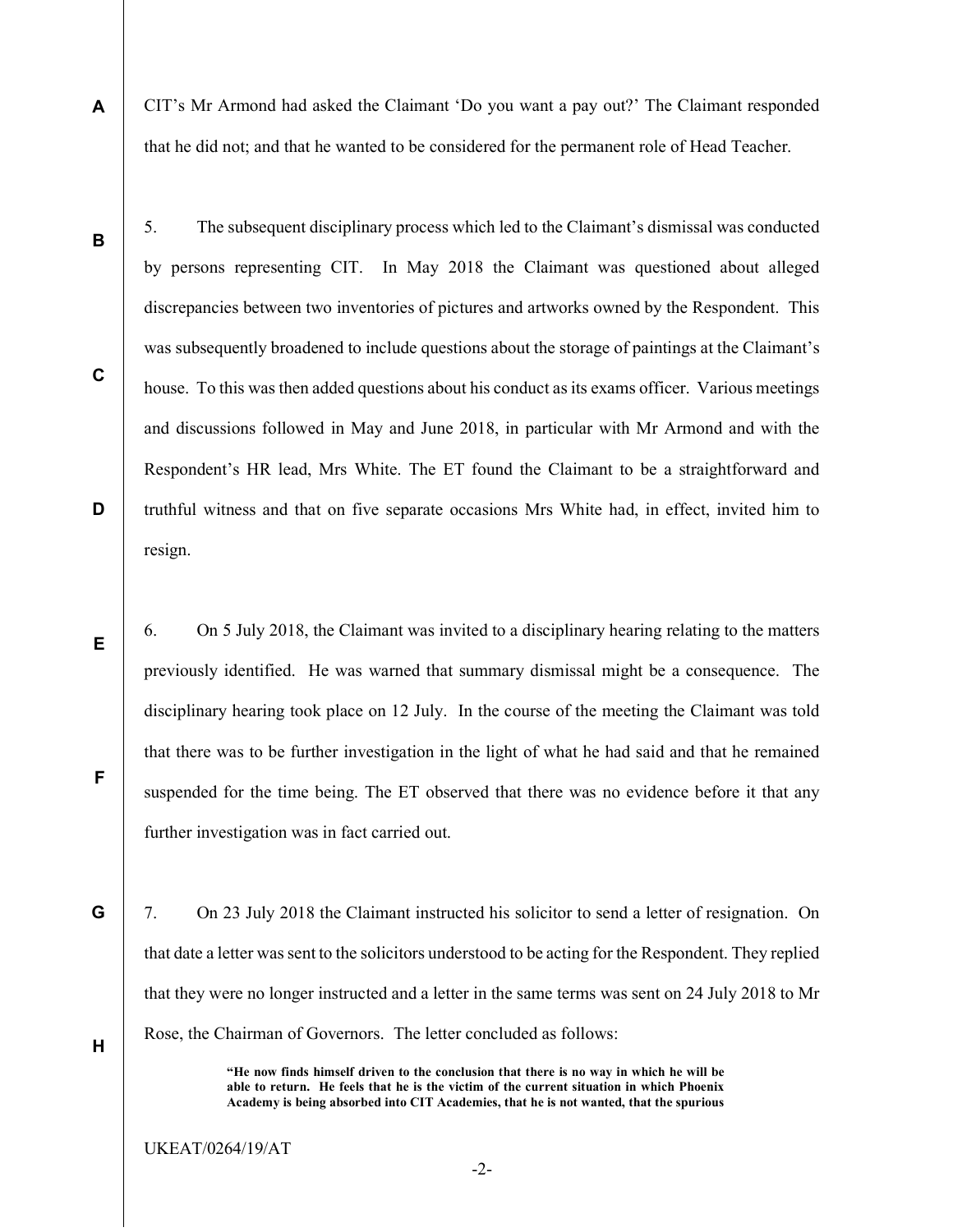allegations against him are a ruse to get rid of him and that if he were to return he would find himself under constant unwelcome pressure over his last 3 years. We are in no doubt that the circumstances as set out above amount to a constructive dismissal and it is our client's intention to regard himself as dismissed. This will inevitably give rise to a claim for unfair dismissal. We would welcome any proposals that Phoenix Academy may have by way of response."

C

B

A

8. However the Respondent's receipt of that letter was overtaken by a telephone call from Mr Rose to the Claimant on 23 July 2018 which informed him that he had been dismissed with immediate effect. In consequence it was common ground that the Claimant's letters of 23/24 July 2018 did not have the effect of terminating the contract of employment and that he was summarily dismissed by virtue of that telephone call: see the Judgment at paragraphs 1.1 and 1.2.

D

E

F

G

9. The dismissal was confirmed by a letter from the Respondent dated 1 August 2018. This stated that the two allegations concerning artwork and paintings were not upheld because the Respondent had not been able to speak to the former Chair of Governors; but that the allegation of gross negligence as exams officer was upheld. The letter advised the Claimant of his right of appeal.

10. By letter of 6 August the Claimant exercised that right. By letter dated 30 August Mr Rose invited him to an appeal hearing. The Appeal was to be conducted by Mr Stuart Farrah, a consultant from Lloyds Employment Law Consultancy. The Claimant duly attended on 4 September only to be told that Mr Farrah had been informed that the meeting had been cancelled because the Claimant had informed the Respondent that he would not be attending. The ET accepted the Claimant's evidence that he had done no such thing. The meeting was rearranged for 12 September and was attended by the Claimant and Mr Farrah alone. The meeting was recorded and a transcript subsequently provided.

H

UKEAT/0264/19/AT 11. Having considered the transcript, the ET concluded in paragraph 28 that : "... it seems to me that a reasonable observer would have come to the conclusion that having regard to the explanations put forward by Mr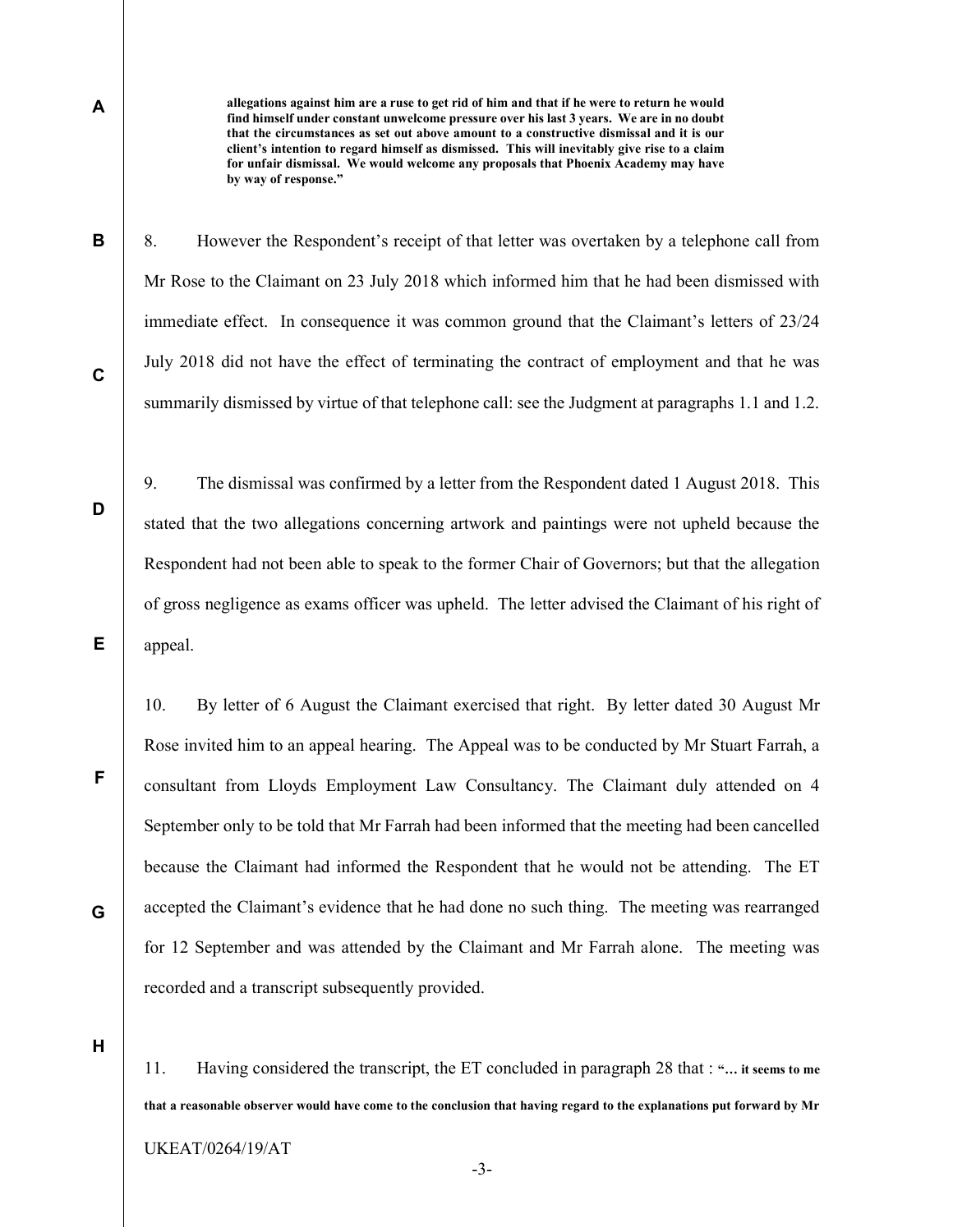Kilroy there was little or no foundation for the conclusion that he had been guilty of gross negligence in his role as exams officer".

B

C

D

E

F

A

12. By letter from his solicitors dated 19 September the Claimant complained about the continuing delays in the matter and the failure to make arrangements for the collection of his personal possessions. It also stated: "It seems that those with whom our client is communicating are unaware that irrespective of the result of the current appeal there is no question of our client returning to his former employment and, as he is *(sic)* points out to us as well as them, his personal possessions are quite separate from the outstanding issues."

13. By letter dated 2 October 2018 Mr Rose advised the Claimant that 'the two Governors who sit on the Appeals Committee have requested further documentation before being able to reach a satisfactory conclusion'. On 8 October 2018 the Claimant presented his ET1 claim form. This stated that his employment had ended on 23 July 2018 and claimed unfair dismissal. The date of the termination was based on his letter of that date, not the Respondent's telephone call of that date. However, as already noted, it was subsequently agreed that the Claimant's letter was received after that telephone call and was thus of no effect in respect of termination of his employment. The claim form included: 'If I were successful in my appeal my intention was to pursue my claim based on constructive dismissal'.

G

H

14. The Appeals Committee sat again on 11 October. The Committee consisted of two Governors, Ms Harvey and Mr Price. The Claimant was not invited to attend. The ET found that Ms Harvey's recollections of the meeting were 'almost non-existent', but that she had stated that the Committee had been informed that the Claimant had declined to attend. The ET accepted the Claimant's evidence that he had never been invited to attend; and accordingly had not declined to do so.

UKEAT/0264/19/AT

-4-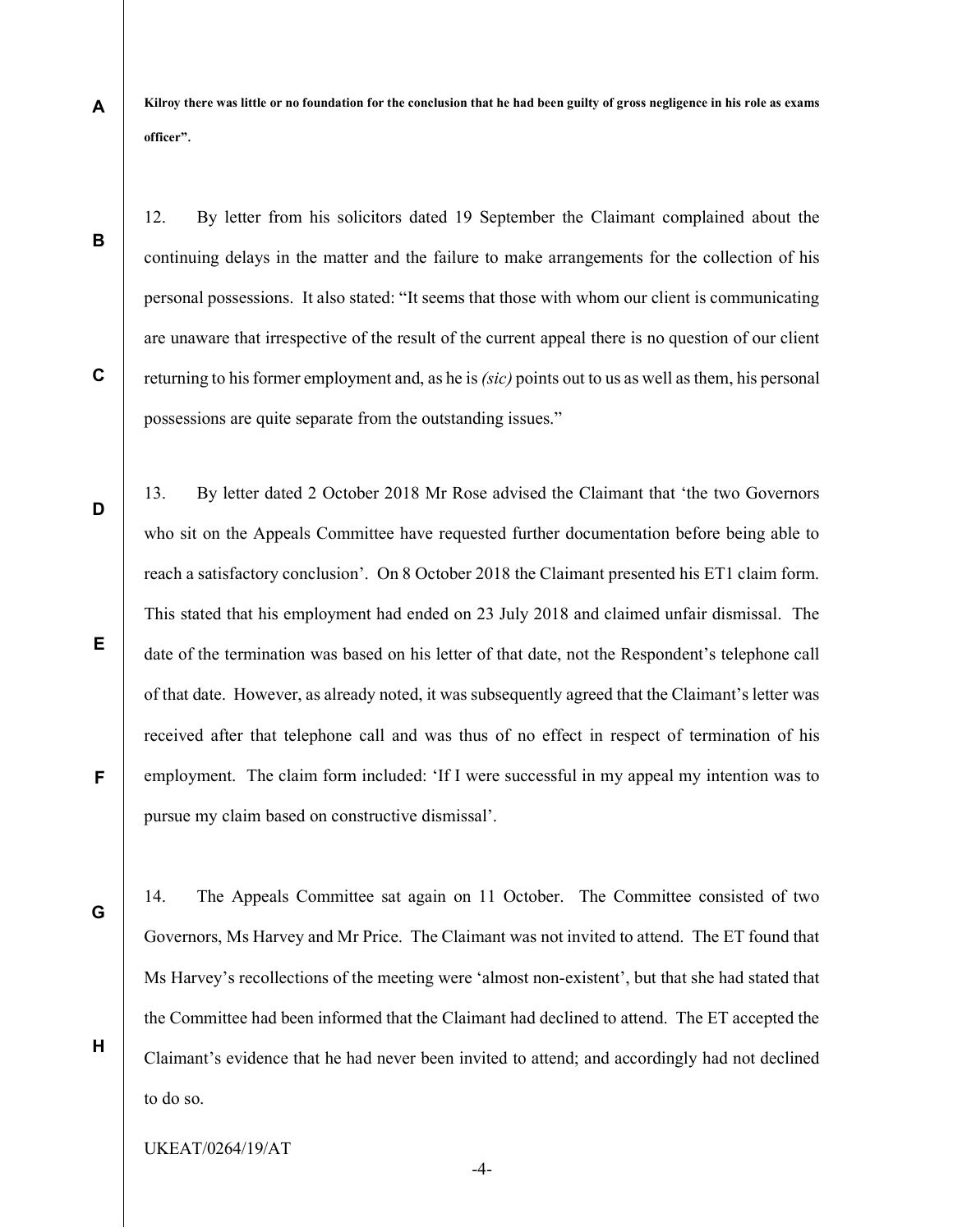|   | The outcome of the Appeals Committee meeting was that the Claimant was reinstated<br>15.                                                                                                                                                                                                                                                                                                                                                                                                                                                                                                                                                                               |
|---|------------------------------------------------------------------------------------------------------------------------------------------------------------------------------------------------------------------------------------------------------------------------------------------------------------------------------------------------------------------------------------------------------------------------------------------------------------------------------------------------------------------------------------------------------------------------------------------------------------------------------------------------------------------------|
|   | with effect from 23 July but issued with a final written warning. The ET described the outcome                                                                                                                                                                                                                                                                                                                                                                                                                                                                                                                                                                         |
| B | letter of 16 October as 'to put it charitably bizarre'. In respect of the Claimant's work as exams                                                                                                                                                                                                                                                                                                                                                                                                                                                                                                                                                                     |
|   | officer, it stated that this was 'a capability issue as opposed to gross negligence'; and that there                                                                                                                                                                                                                                                                                                                                                                                                                                                                                                                                                                   |
|   | had been a financial loss. The letter continued that the Claimant had been negligent in 11 listed                                                                                                                                                                                                                                                                                                                                                                                                                                                                                                                                                                      |
|   | respects. The ET concluded that:                                                                                                                                                                                                                                                                                                                                                                                                                                                                                                                                                                                                                                       |
| C | " all appear to relate to his role as Acting Vice Principal but none of which appear to<br>relate to the original charge for which he was dismissed. Nor could any of them be<br>properly described as negligent. However notwithstanding its manifest defects it seems<br>to have been accepted by both Mr Kilroy and his solicitor": $\lceil 36 \rceil$                                                                                                                                                                                                                                                                                                              |
| D | 16.<br>The letter of 16 October concluded that the decision to dismiss without notice for gross                                                                                                                                                                                                                                                                                                                                                                                                                                                                                                                                                                        |
|   | misconduct had been overturned; that instead the Claimant would be issued with a final written                                                                                                                                                                                                                                                                                                                                                                                                                                                                                                                                                                         |
|   | warning 'with the addition of a Performance Improvement Plan' to be supplied; that he was to be                                                                                                                                                                                                                                                                                                                                                                                                                                                                                                                                                                        |
| Е | reinstated with effect from 23 July and reimbursed accordingly; and that he was to return to work                                                                                                                                                                                                                                                                                                                                                                                                                                                                                                                                                                      |
|   | on 29 October.                                                                                                                                                                                                                                                                                                                                                                                                                                                                                                                                                                                                                                                         |
|   | By letter of response dated 22 October the Claimant's solicitor stated that the expectation<br>17.                                                                                                                                                                                                                                                                                                                                                                                                                                                                                                                                                                     |
| F | of return to work on 29 October was 'unrealistic'. Following his suspension in May 2018, the                                                                                                                                                                                                                                                                                                                                                                                                                                                                                                                                                                           |
|   | Claimant had initially hoped that he would be reinstated. However the way in which he had been                                                                                                                                                                                                                                                                                                                                                                                                                                                                                                                                                                         |
|   | treated had prompted his letter of 23 July. It continued:                                                                                                                                                                                                                                                                                                                                                                                                                                                                                                                                                                                                              |
| G | "Nothing that has happened since has altered the position other than to convince our client<br>that his decision was correct. Not only has there been the protracted delay in resolving<br>his issue, there has also been a persistent disinclination on the part of the Academy to<br>address the matter of his personal possessions at the school and for him now to be told<br>that after a period of more than five months he is to receive a Final Written Warning and<br>is "expected" to return to work, despite the letters to which we refer, is a continuation of<br>an attitude which is wholly inconsistent with a normal employer/employee relationship". |
| Н |                                                                                                                                                                                                                                                                                                                                                                                                                                                                                                                                                                                                                                                                        |

UKEAT/0264/19/AT

# A

-5-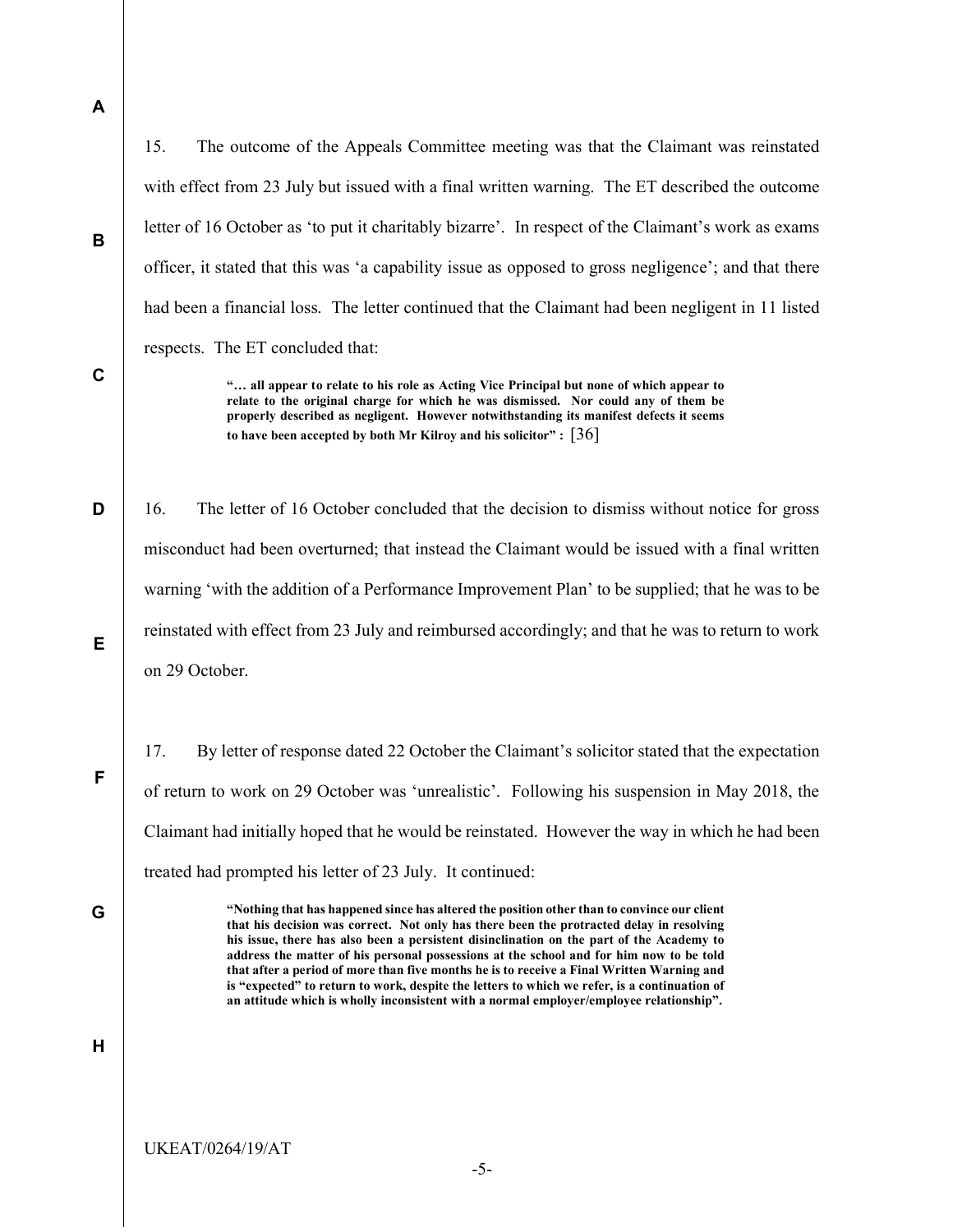A B 18. The position was then somewhat confused by subsequent correspondence, both from the Respondent (30 October and 13 November 2018) and from the Claimant's solicitors (15 November 2018). On 6 December 2018 the Respondent paid £9927.67 into the Claimant's bank account as purported salary unpaid between 23 July and 16 October. By letter the following day that sum was returned; but I was told today that the cheque had never been banked by the Respondent.

C

D

E

F

G

19. However at the beginning of the ET hearing on 24 April 2019 it was also agreed by the parties that the Claimant's resignation of 22 October had brought the employment contract to an end: Judgment para. 1.4. In respect of that resignation the ET identified the issues in relation to constructive unfair dismissal as:

> "2.1 Was the employer guilty of conduct which is a significant breach going to the root of the contract of employment or which shows that the employer no longer intends to be bound by one or more of the essential terms of the contract (in this case the implied term of trust and confidence) then the employee is entitled to treat himself as discharged from any further performance?

2.2 If so did Mr Kilroy resign as a consequence of that breach?

2.3 Did he do so promptly i.e. without affirming the contract?"

20. In the light of its findings of fact, the ET held that there had been a breach of the implied term of trust and confidence. Its summary of those facts referred to the conversation with Mr Armond and Mrs White and the five invitations to resign. Objectively judged, the Claimant had been correct to form the view that his employer wished to be rid of him. The ET concluded that, had the Claimant's letter of 23 July not been overtaken by his summary dismissal on the same day, a claim of constructive unfair dismissal would have succeeded at that point.

H

21. The ET then observed that the contractual appeal procedure had placed the Claimant and his advisers in a quandary. Failure to pursue that procedure would have been a factor in a claim

UKEAT/0264/19/AT

-6-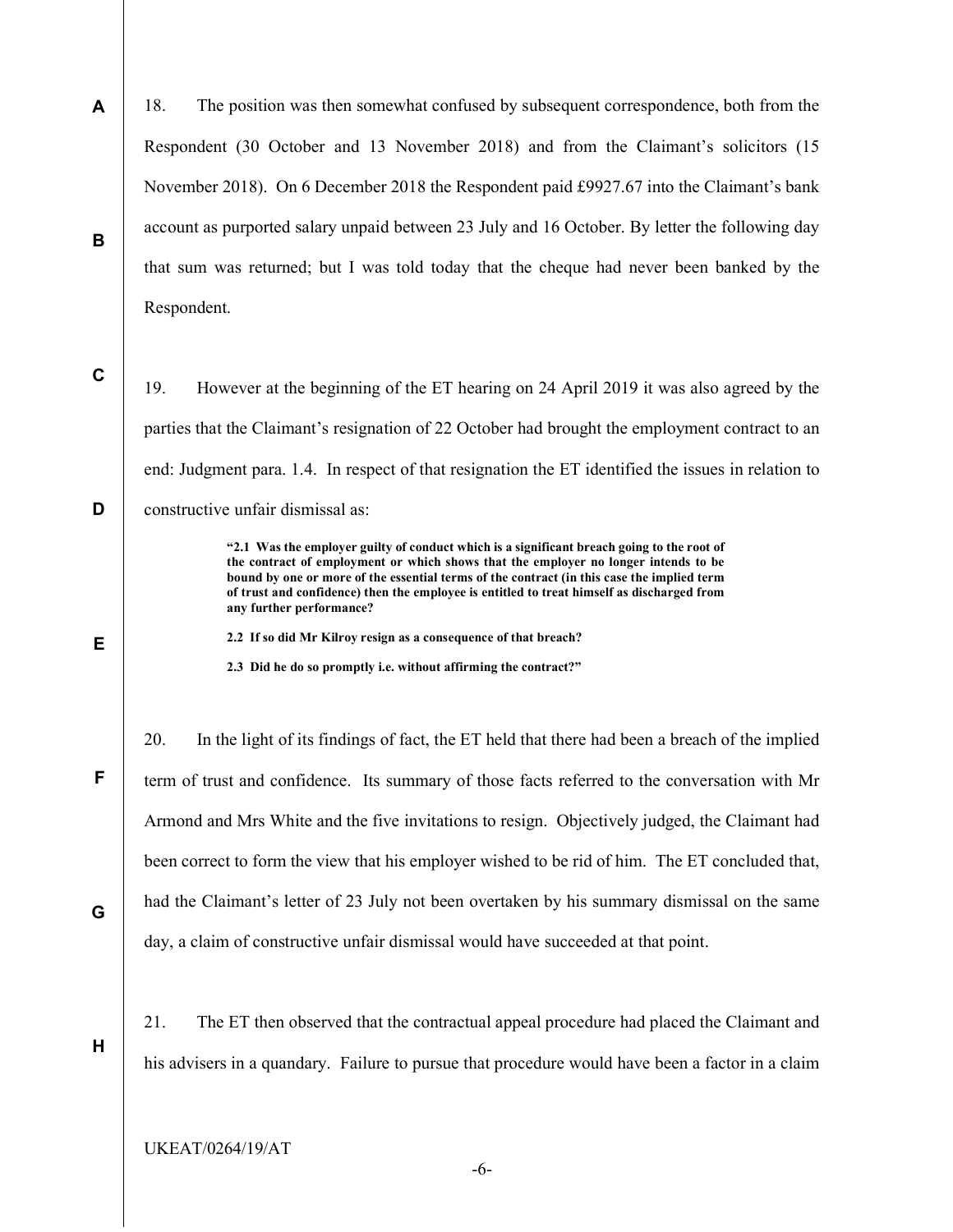| A           | of unfair dismissal. Conversely, pursuing the procedure gave rise to the question of whether the                                                                                                                                                                                                                                                                                                                                                                                                               |
|-------------|----------------------------------------------------------------------------------------------------------------------------------------------------------------------------------------------------------------------------------------------------------------------------------------------------------------------------------------------------------------------------------------------------------------------------------------------------------------------------------------------------------------|
|             | Claimant thereby affirmed the contract. The ET posed itself the question:                                                                                                                                                                                                                                                                                                                                                                                                                                      |
| В           | "44. Can affirmation be implied from Mr Kilroy's adoption of the contractual appeal<br>process? Is that an unequivocal act from which it may be inferred that he intends to go<br>on with the contract regardless of the breach of the implied term of trust and confidence."                                                                                                                                                                                                                                  |
|             | 22.<br>In considering this question the ET observed that it was clear from the Claimant's                                                                                                                                                                                                                                                                                                                                                                                                                      |
|             | evidence and contemporaneous documents that in pursuing the appeal he " wished to counter the                                                                                                                                                                                                                                                                                                                                                                                                                  |
| $\mathbf c$ | allegations being made against him, clear his name and thereby support his family financially" $[43]$ .                                                                                                                                                                                                                                                                                                                                                                                                        |
|             | 23.<br>The ET concluded that the Claimant had not affirmed the contract. It stated:<br>"45. On a number of occasions following the dismissal on 23 July Mr Kilroy made it                                                                                                                                                                                                                                                                                                                                      |
| D           | plain that he did not intend to return to his employment irrespective of the outcome of the<br>appeal. He did so in his meeting with Mr Farrah. His solicitor did so in their letter of 19<br>September, see page 220 and further his claim form to the Tribunal makes it clear that if<br>his appeal was unsuccessful he was pursuing a claim of unfair dismissal but if it were<br>successful and led to his reinstatement then he would then resign and pursue a claim of<br>constructive unfair dismissal. |
| Е           | 46. Finally there is no doubt that Mr Kilroy resigned primarily because of the delays in<br>the disciplinary process and primarily the impression that was objectively justified that<br>one way or another the Trust wished to be rid of him"                                                                                                                                                                                                                                                                 |
|             | 24.<br>In its subsequent Decision on the Respondent's application for reconsideration, the ET                                                                                                                                                                                                                                                                                                                                                                                                                  |
|             | stated that there was an error in paragraph 46, namely that the first use of the word "primarily"                                                                                                                                                                                                                                                                                                                                                                                                              |
| F           | should read "partly".                                                                                                                                                                                                                                                                                                                                                                                                                                                                                          |
|             |                                                                                                                                                                                                                                                                                                                                                                                                                                                                                                                |
|             | 25.<br>The parties did not draw the ET's attention to the decisions of the Court of Appeal in                                                                                                                                                                                                                                                                                                                                                                                                                  |
| G           | <b>Kaur v Leeds Teaching Hospitals NHS Trust</b> [2019] ICR 1 or <b>Folkestone Nursing Home</b> to                                                                                                                                                                                                                                                                                                                                                                                                             |
|             | which I have already referred. Those decisions were handed down respectively on 1 May and 8                                                                                                                                                                                                                                                                                                                                                                                                                    |
|             | August 2018.                                                                                                                                                                                                                                                                                                                                                                                                                                                                                                   |
| Н           |                                                                                                                                                                                                                                                                                                                                                                                                                                                                                                                |
|             |                                                                                                                                                                                                                                                                                                                                                                                                                                                                                                                |
|             |                                                                                                                                                                                                                                                                                                                                                                                                                                                                                                                |
|             | <b>UKEAT/0264/19/AT</b><br>$-7-$                                                                                                                                                                                                                                                                                                                                                                                                                                                                               |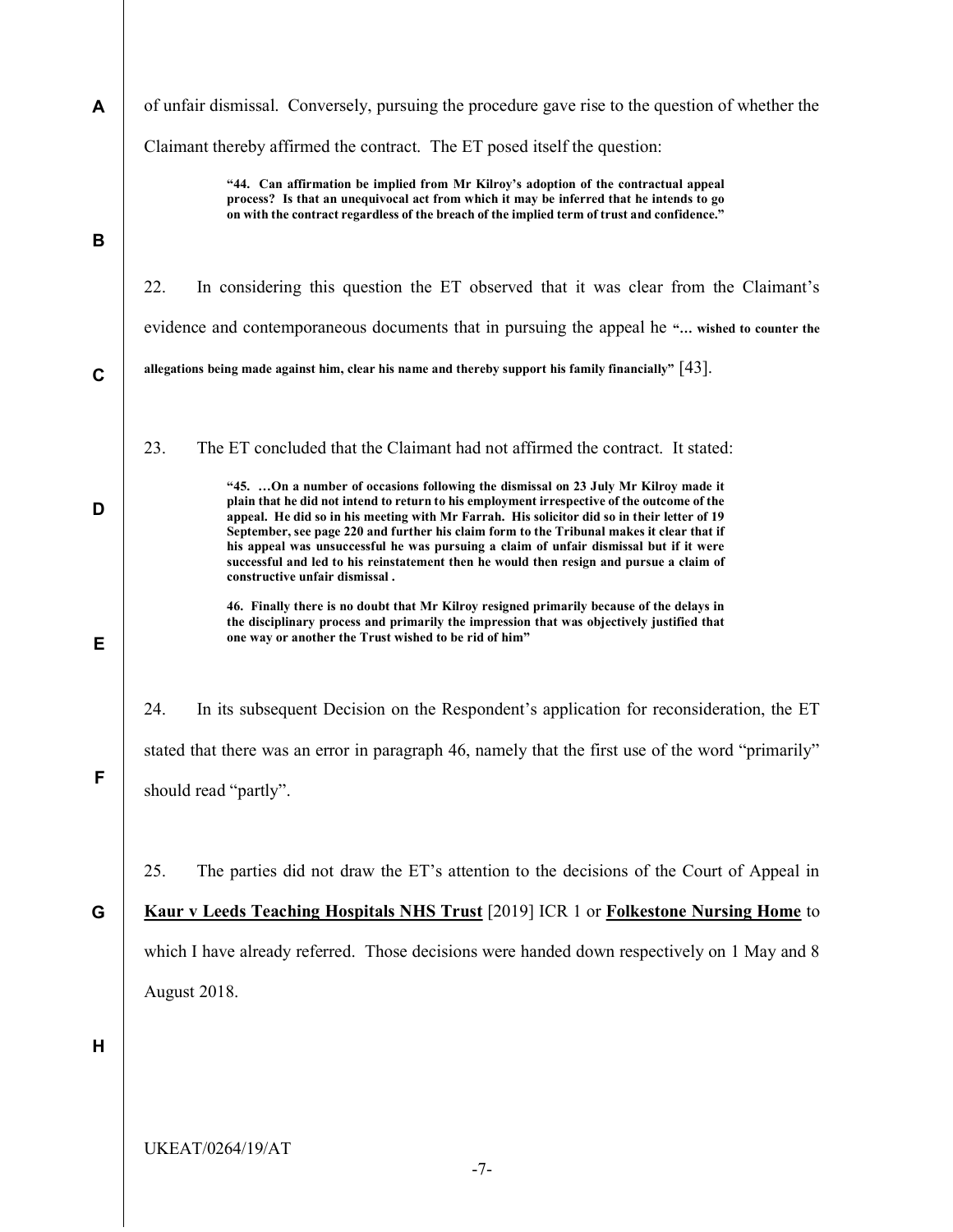| A           | 26.<br>In <b>Kaur</b> the court reaffirmed that an employee who is the victim of a continuing                                                                                                                                                                                                                                                                                                                                                                                                                                                                                                                                                                                                                           |
|-------------|-------------------------------------------------------------------------------------------------------------------------------------------------------------------------------------------------------------------------------------------------------------------------------------------------------------------------------------------------------------------------------------------------------------------------------------------------------------------------------------------------------------------------------------------------------------------------------------------------------------------------------------------------------------------------------------------------------------------------|
|             | cumulative breach of the implied term of trust and confidence is entitled to rely on the totality of                                                                                                                                                                                                                                                                                                                                                                                                                                                                                                                                                                                                                    |
|             | the employer's acts, notwithstanding a prior affirmation of the contract, provided the later act or                                                                                                                                                                                                                                                                                                                                                                                                                                                                                                                                                                                                                     |
| B           | acts form part of the series : [51]. In his judgment, Underhill LJ identified at [55] five questions                                                                                                                                                                                                                                                                                                                                                                                                                                                                                                                                                                                                                    |
|             | to be asked by the ET in such a case :                                                                                                                                                                                                                                                                                                                                                                                                                                                                                                                                                                                                                                                                                  |
|             | "(1) What was the most recent act (or omission) on the part of the employer which the<br>employee says caused, or triggered, his or her resignation?                                                                                                                                                                                                                                                                                                                                                                                                                                                                                                                                                                    |
|             | (2) Has he or she affirmed the contract since that act?                                                                                                                                                                                                                                                                                                                                                                                                                                                                                                                                                                                                                                                                 |
| $\mathbf C$ | (3) If not, was that act (or omission) by itself a repudiatory breach of contract?                                                                                                                                                                                                                                                                                                                                                                                                                                                                                                                                                                                                                                      |
|             | (4) If not, was it nevertheless a part (applying the approach explained in Waltham Forest<br>v Omilaju [2005] ICR 481) of a course of conduct comprising several acts and omissions<br>which, viewed cumulatively, amounted to a (repudiatory) breach of the Malik term? (If it<br>was, there is no need for any separate consideration of a possible previous affirmation, for<br>the reason given at the end of para. 45 above.)                                                                                                                                                                                                                                                                                      |
| D           | (5) Did the employee resign in response (or partly in response) to that breach?"                                                                                                                                                                                                                                                                                                                                                                                                                                                                                                                                                                                                                                        |
|             |                                                                                                                                                                                                                                                                                                                                                                                                                                                                                                                                                                                                                                                                                                                         |
|             | 27.<br>In <b>Folkestone Nursing Home</b> the Court held that it was implicit in a term in an                                                                                                                                                                                                                                                                                                                                                                                                                                                                                                                                                                                                                            |
|             | employment contract conferring a contractual right to appeal against disciplinary action taking                                                                                                                                                                                                                                                                                                                                                                                                                                                                                                                                                                                                                         |
| Е           | the form of dismissal that, if an appeal is lodged, pursued to its conclusion and is successful, the                                                                                                                                                                                                                                                                                                                                                                                                                                                                                                                                                                                                                    |
|             | effect is that both employer and employee are bound to treat the employment relationship as                                                                                                                                                                                                                                                                                                                                                                                                                                                                                                                                                                                                                             |
|             | having remained in existence throughout [26; also 27]. Sales LJ, as he then was, continued:                                                                                                                                                                                                                                                                                                                                                                                                                                                                                                                                                                                                                             |
| F           | "28. Conversely, if the employee exercises his right of appeal under the contract and does<br>not withdraw the appeal before its conclusion, it is obvious on an objective basis that he<br>is seeking to be restored to his employment and is asking and agreeing (if successful) to be<br>treated as continuing to be employed under his contract of employment for the interim<br>period since his previous dismissal and continuing into the future, so that that dismissal<br>is treated as having no effect. It is not a reasonable or correct interpretation of the term<br>conferring a right of appeal that a successful appeal results in the employee having an<br>option whether to return to work or not". |
| G           |                                                                                                                                                                                                                                                                                                                                                                                                                                                                                                                                                                                                                                                                                                                         |
|             | In reaching these conclusions, Sales LJ rejected the argument that the employee may have<br>28.                                                                                                                                                                                                                                                                                                                                                                                                                                                                                                                                                                                                                         |
|             | other reasons for exercising a right of appeal under a contractual procedure, e.g. so as to clear his                                                                                                                                                                                                                                                                                                                                                                                                                                                                                                                                                                                                                   |
|             | name and improve his chances of getting employment elsewhere. Thus:                                                                                                                                                                                                                                                                                                                                                                                                                                                                                                                                                                                                                                                     |
| н           | "32.  in my view these other possible reasons why an employee might wish to invoke a<br>contractual appeal process are collateral to the object of having such a process included<br>in the contract of employment. That object is, that the employee is contractually entitled<br>to ask the employer to reopen its previous decision to dismiss and to substitute a decision                                                                                                                                                                                                                                                                                                                                          |
|             | <b>UKEAT/0264/19/AT</b>                                                                                                                                                                                                                                                                                                                                                                                                                                                                                                                                                                                                                                                                                                 |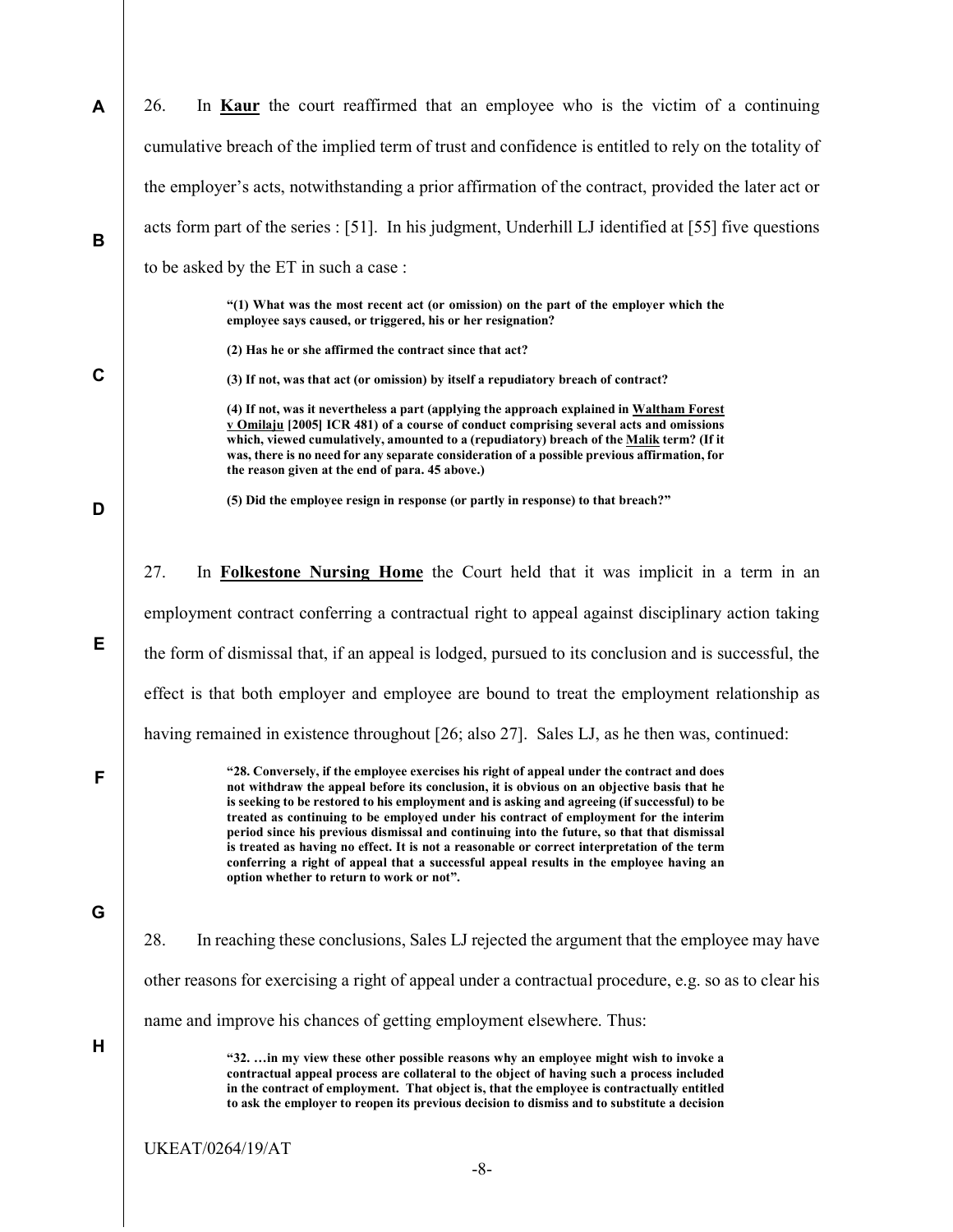| A           | that there should not be a dismissal. Where a contractual appeal is brought, that is the<br>obvious purpose of the appeal, judging the matter objectively. The fact that an employee<br>might have other motives for seeking to appeal does not affect the interpretation of the<br>contract".                                                                                                                                                                   |
|-------------|------------------------------------------------------------------------------------------------------------------------------------------------------------------------------------------------------------------------------------------------------------------------------------------------------------------------------------------------------------------------------------------------------------------------------------------------------------------|
| B           | 29.<br>However the Court accepted that the way in which the employer handled the appeal<br>process could potentially constitute a breach of the implied term of trust and confidence. Thus:<br>"37. As Elias J points out at [13], absent a term permitting the employer to reinstate the                                                                                                                                                                        |
| $\mathbf C$ | employee in a lesser post, an attempt to demote the employee as the result of an appeal<br>may well give grounds for the employee to claim constructive dismissal as at the time the<br>result of the appeal is announced. In my view, the same will be true if there is some feature<br>of the employer's handling of the appeal which constitutes a breach of another important<br>term of the contract, including the duty to maintain trust and confidence". |
| D           | The employee's appeal against the dismissal of his claim of constructive dismissal was allowed<br>on that basis.                                                                                                                                                                                                                                                                                                                                                 |
|             | 30.<br>By application dated 9 May 2019 the Respondent applied for reconsideration of the                                                                                                                                                                                                                                                                                                                                                                         |
|             | judgment pursuant to Rule 71 of the ET Rules of Procedure. At paragraphs 46-45 of the                                                                                                                                                                                                                                                                                                                                                                            |
| E           | application the Respondent referred the ET to the five questions in <b>Kaur</b> and invited a response.                                                                                                                                                                                                                                                                                                                                                          |
|             | By its reconsideration Judgment sent to the parties on 27 June 2019 the ET noted that neither                                                                                                                                                                                                                                                                                                                                                                    |
|             | <b>Kaur</b> nor any other authority had been cited at the hearing. It continued that if <b>Kaur</b> had been                                                                                                                                                                                                                                                                                                                                                     |
|             | cited, the response to the five questions would have been:                                                                                                                                                                                                                                                                                                                                                                                                       |
| F           | "17.1. The delay in communicating the result of the disciplinary hearing.                                                                                                                                                                                                                                                                                                                                                                                        |
|             | 17.2. See paragraphs 43-45 of the original decision.                                                                                                                                                                                                                                                                                                                                                                                                             |
|             | 17.3. Probably not.<br>17.4. Yes the conversations with Mr Armond and Mrs White.                                                                                                                                                                                                                                                                                                                                                                                 |
| G           | 17.5. Yes."                                                                                                                                                                                                                                                                                                                                                                                                                                                      |
|             | The application was refused and the decision confirmed.                                                                                                                                                                                                                                                                                                                                                                                                          |
| н           | 31.<br>On behalf of the Respondent Mr Hoyle focusses his submissions on <b>Folkestone Nursing</b>                                                                                                                                                                                                                                                                                                                                                                |
|             | Home. He contends that it is decisive in favour of this appeal. For the reasons given by Sales                                                                                                                                                                                                                                                                                                                                                                   |

UKEAT/0264/19/AT

-9-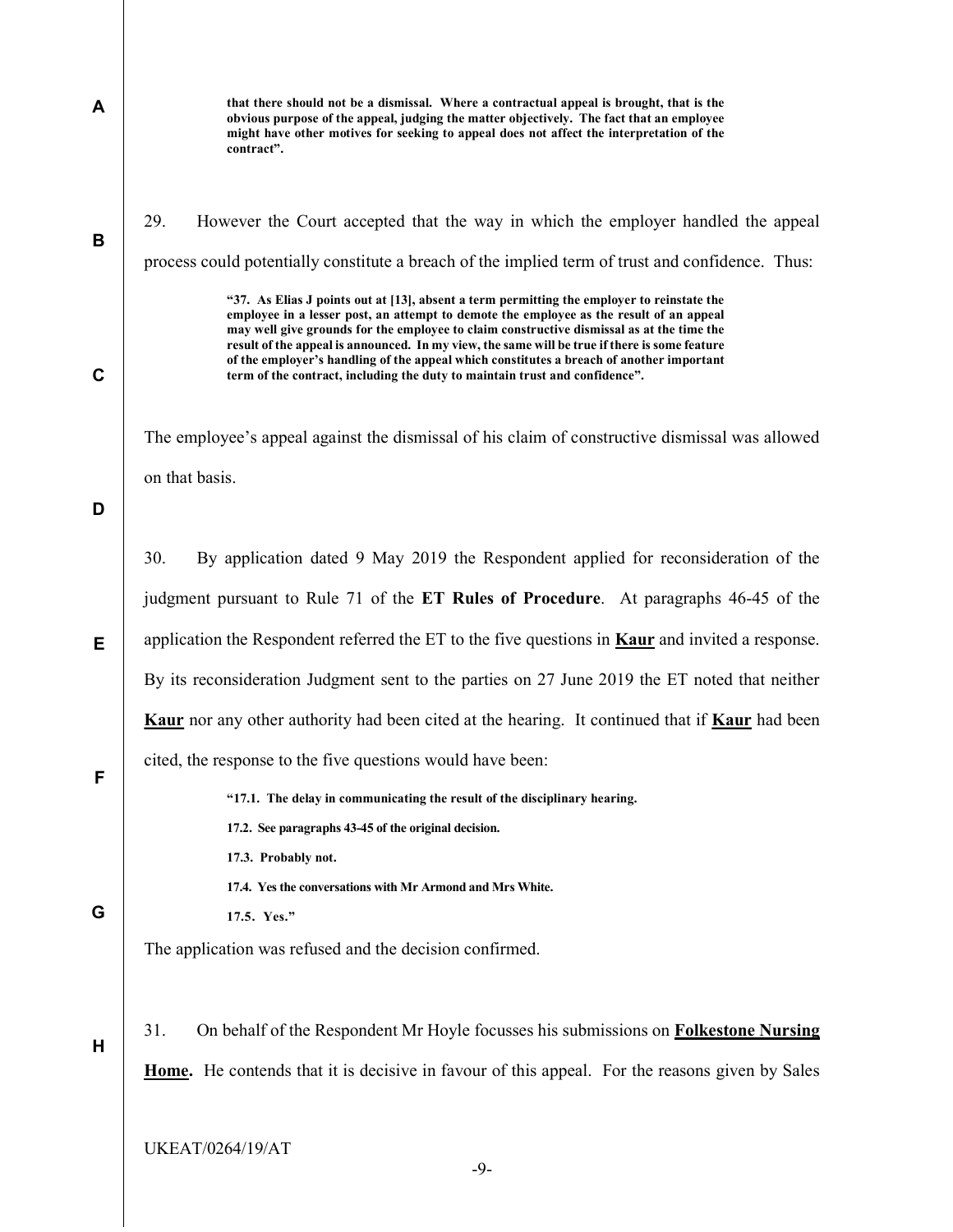A LJ, the Claimant, by exercising his right of appeal and not withdrawing it before its conclusion, was asking and agreeing (if successful) to be treated as continuing to be employed under his contract of employment. That amounted to an unequivocal election to affirm his contract of employment. Insofar as the ET relied on the Claimant's evidence and contemporaneous documents that he wished to counter the allegations made against him, clear his name and support his family financially, that was irrelevant : see Sales LJ at [32].

32. The ET was also wrong to take account of various statements made by the Claimant that he did not intend to return to his employment irrespective of the outcome of the appeal. The expressions to that effect in his observations to Mr Farrah at the meeting on 12 September, his solicitors' letter of 19 September and the ET1 form could not qualify the unequivocal effect of his adoption of the appeal process.

33. Accordingly, only the contents of the resignation letter of 22 October could be taken into consideration for the purpose of deciding whether there had been a repudiatory breach of contract, i.e. breach of the implied term of trust and confidence. The complaints in that letter provided no such basis. On the contrary, the reinstatement of the Claimant must necessarily have restored the relationship of trust and confidence.

34. Furthermore, the ET in its reconsideration Judgment had answered the first of the five questions in **Kaur** : "The delay in communicating the result of the disciplinary hearing". On the basis that that was a reference to the disciplinary hearing of 12 July, that communication had been received in the dismissal telephone call of 23 July; and thus preceded Mr Kilroy's affirmation of the contract by subsequent invocation of the appeal process.

H

G

B

D

E

F

C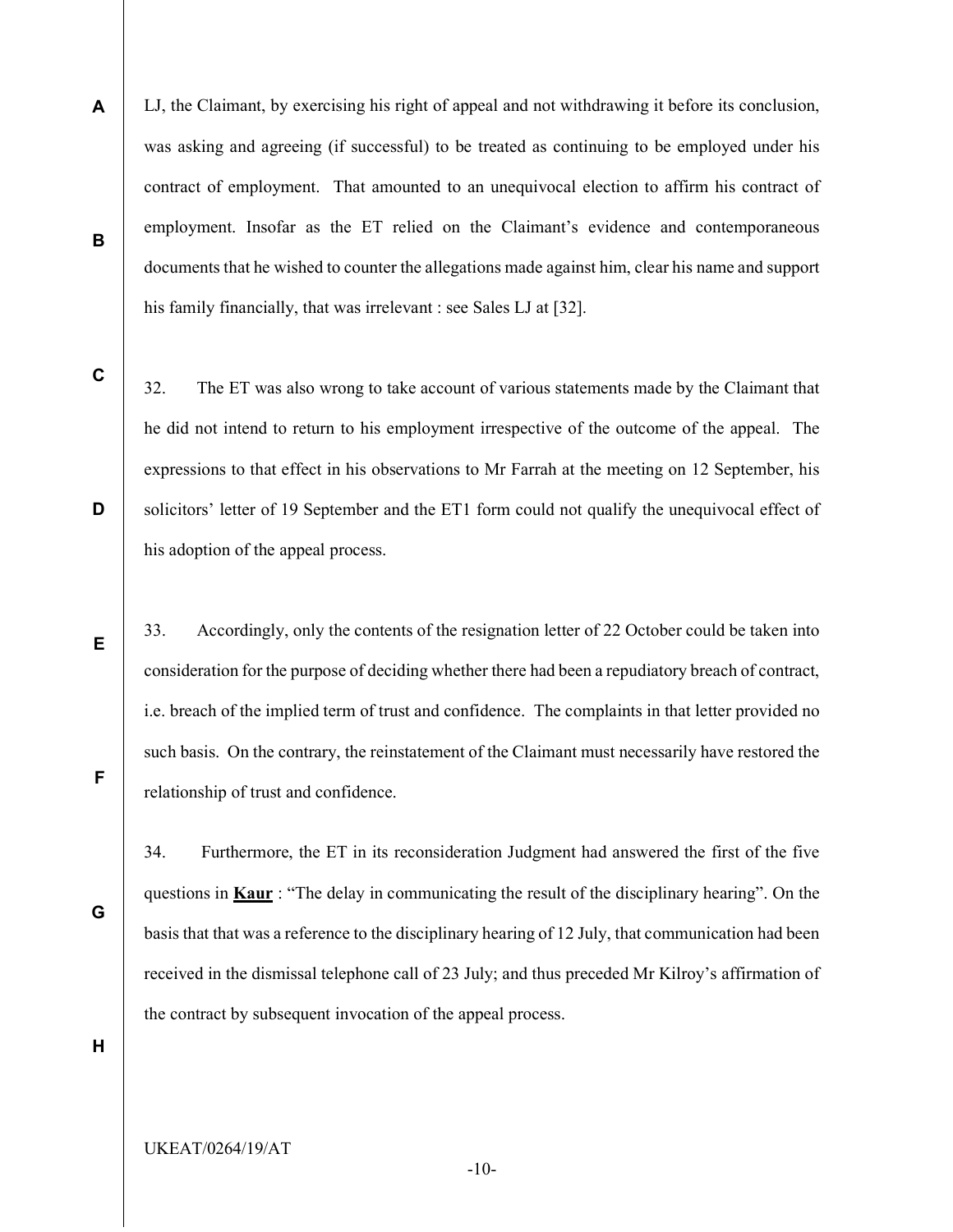35. In subsequent exchanges, Mr Hoyle agreed that in all the circumstances, and in particular the fact that the five  $Kaur$  questions had not been before the ET at the hearing which led to the Judgment under appeal, it would be appropriate to remit the case to the ET, even if successful on the first affirmation point.

C

D

E

F

G

H

A

B

36. In the written submissions prepared by his solicitor, the Claimant submits that the ET's findings of fact and conclusions distinguished this case from Folkestone Nursing Home. His repeated statements in the cited documents made it quite clear that he had no intention to return to his former employment. His resignation letter of 22 October made clear that his position was unchanged. The ET had concluded that "It is clear beyond doubt that on or about 23 July Mr Kilroy formed the view that he could not return to the Trust and in accordance with his instructions the letter… was sent in those terms" [41]. This consistent conduct far outweighed any suggestion that he affirmed the contract by appealing the decision to dismiss.

37. In the alternative, the ET's Decision could and should be upheld on a similar basis to that which had prevailed in **Folkestone Nursing Home**, namely by reference to the Respondent's conduct of the appeal process and its result. Mr Hamilton points to the passage in the Judgment which states that "… It was not until Mr Kilroy's meeting with Mr Farrah that Mr Kilroy's explanations were taken seriously". The allegations amounting to dishonesty in respect of artwork had not been upheld. The allegations of gross negligence had been converted into a capability issue, and yet had resulted in a final written warning. The conduct was in breach of the implied term of trust and confidence; and the reinstatement had not restored that.

38. In his own brief oral submissions Mr Kilroy agreed that if the appeal was successful on the point of affirmation, remission was a sensible course. Having spoken to his solicitor and whilst maintaining the position on the issue of affirmation, Mr Kilroy confirmed that response.

UKEAT/0264/19/AT

-11-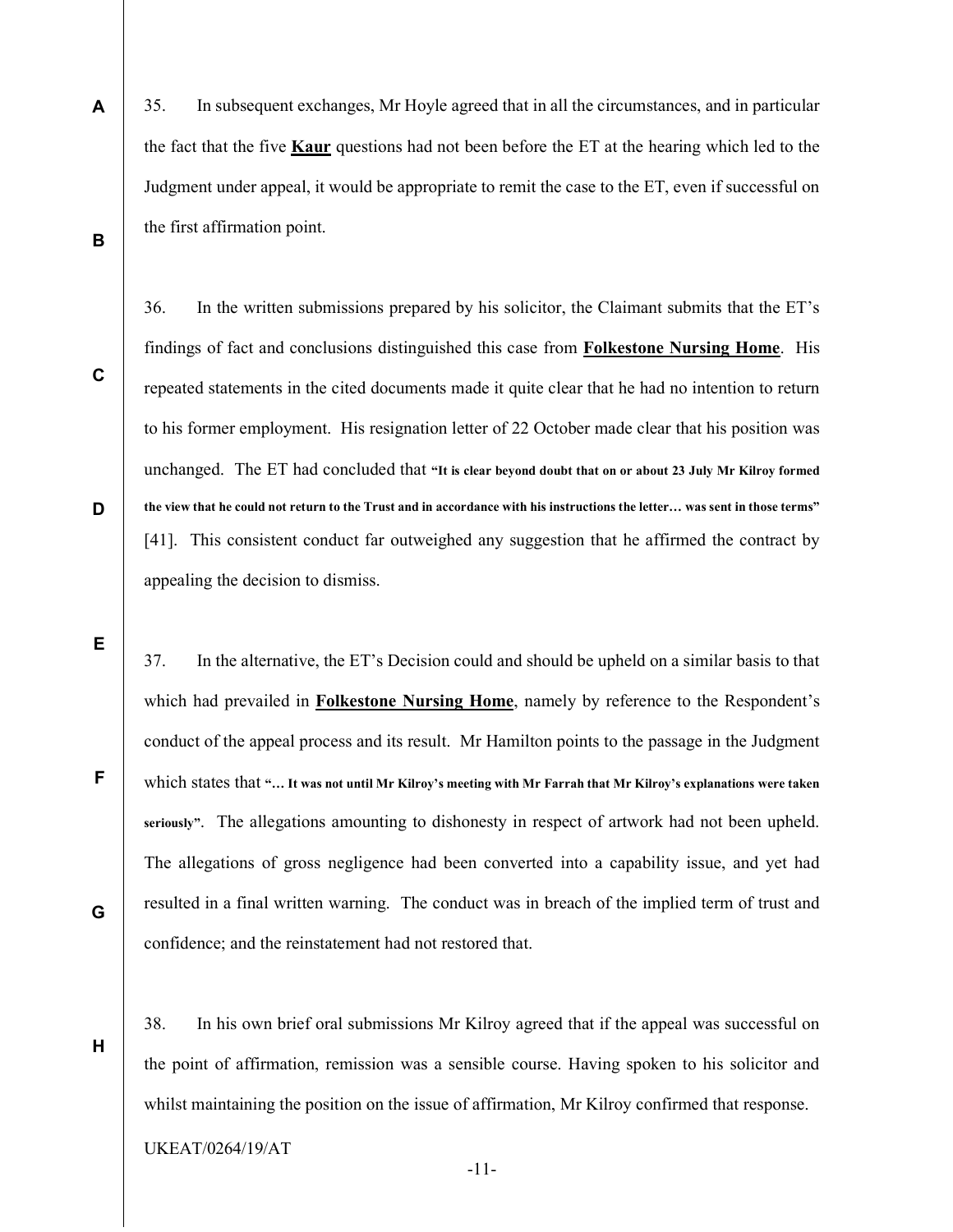A

B

39. I have considerable sympathy with the ET in this case. It was not provided by the parties with the two decisions of the Court of Appeal which were of direct relevance to the issues before it. On the Respondent's reconsideration application, it was provided with the decision in Kaur but not the decision in Folkestone Nursing Home on which this appeal now places its focus.

C

D

E

F

G

40. Nonetheless, having the advantage of the latter decision, I am clear that the ET's conclusion about the effect of the Claimant's adoption of the contractual appeal process cannot stand. In my judgment, the observations of Sales LJ in Folkestone Nursing Home have direct application. By his adoption of the contractual appeal process and viewed objectively, the Claimant was thereby and necessarily treating the contractual relationship as continuing to exist. I do not accept that his subsequent statements that he did not intend to return to work can amount in law to any qualification of his objective acceptance of the continuation of the contract. Expressed in terms of the principles of affirmation, his act in pursuing his appeal under the contractual procedure was an unequivocal election to treat the contract as continuing.

41. However, that is not the end of the matter. The Claimant's case is that breaches of the implied term of trust and confidence continued through the Respondent's conduct of the contractual appeal process. In consequence, the principles reaffirmed by the Court of Appeal in Kaur potentially come into play; and the five questions identified in that Decision fall to be answered. As the final parenthesis in question four makes clear, if the answer to the first four questions is 'yes', any previous affirmation is immaterial. An example is provided by the ultimate decision in Folkestone Nursing Home itself.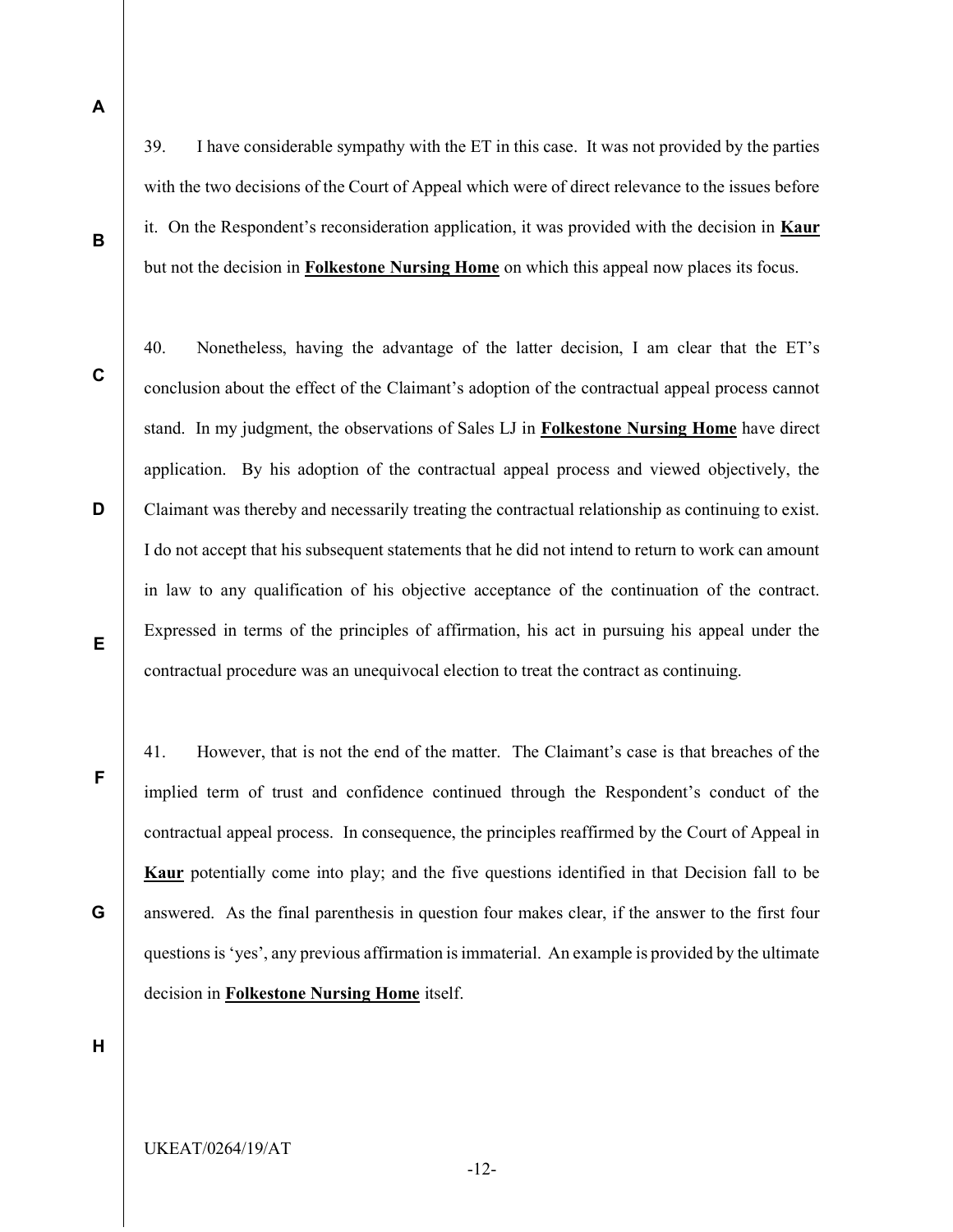42. Accordingly I reject the Respondent's argument that only the contents of the letter of 22 October can be taken into account for the purpose of deciding the issue of constructive dismissal. The ET considered the Claimant's complaints about the Respondent's conduct after his invocation of the appeal procedure and was sharply critical of various aspects of that conduct. However, its attention not having been drawn to  $Kaur$ , it did not go on to consider the five questions. The only apparent reference to the effect of the Respondent's conduct of the process was in paragraph 46 of the Judgment.

C

D

A

B

43. The five questions were posed to the ET in the application to reconsider and these have been answered in the reconsideration Judgment. On the face of it, the answer to the first question identifies an event which precedes the Claimant's affirmative act of invoking the appeal procedure. However, these answers were given (i) in the context of the ET's finding on the issue of affirmation and (ii) without full argument.

E

44. In respect of its answer to the first question I add that the Judgment at paragraph 30 recorded that the Claimant's solicitors' letter of 19 September had complained about the continuing delay in transmitting the result of the appeal. In circumstances where the ET evidently understood Mr Kilroy to be contending that there had been a continuing breach of the implied term of trust and confidence, I reject any suggestion that the answers in the reconsideration Judgment demonstrate that the claim would have failed in any event.

G

F

45. In my judgment, Mr Hoyle was right to accept that even if successful on the point of affirmation, this was a matter which should be remitted and to the same ET. In any event, that is my decision.